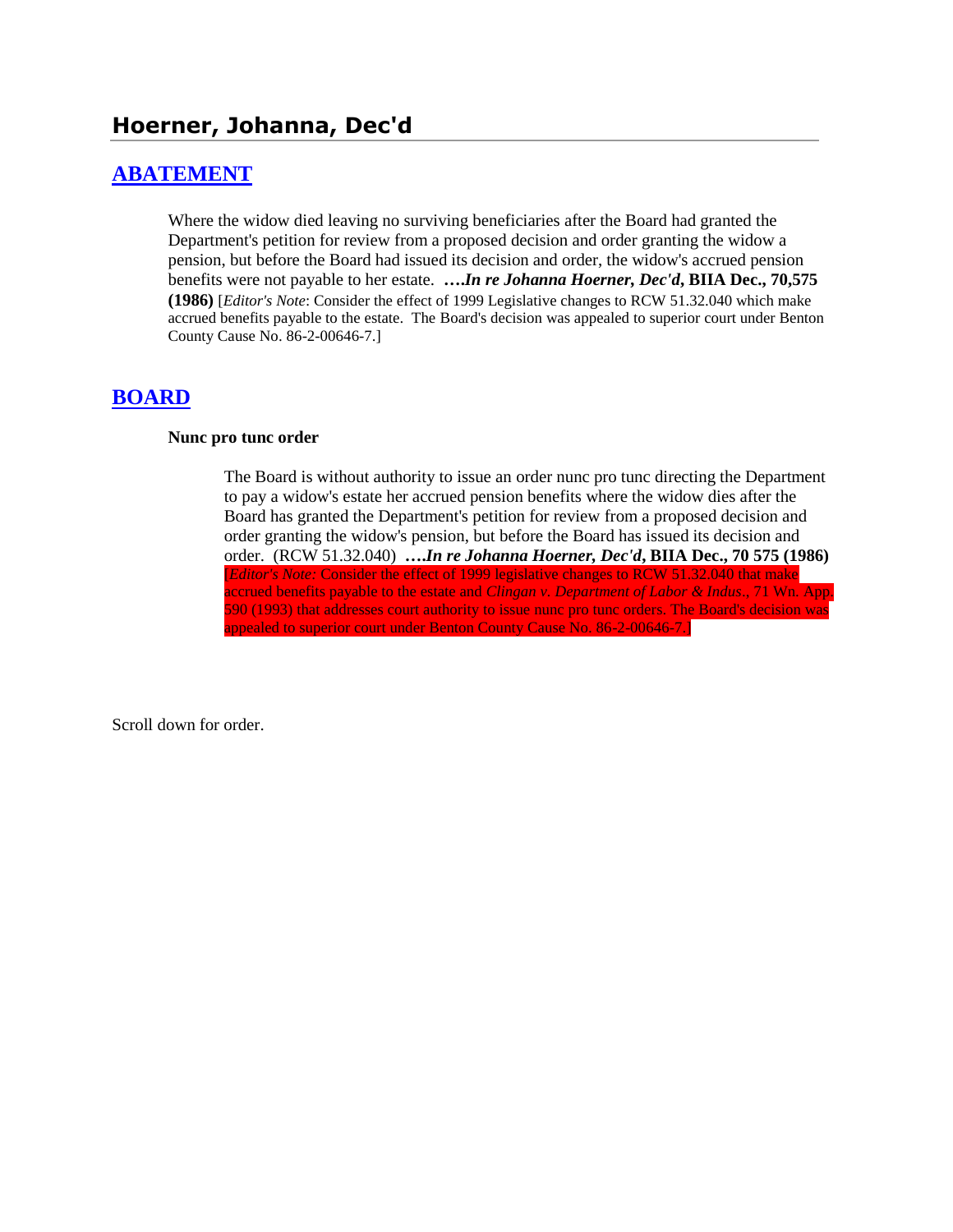#### **BEFORE THE BOARD OF INDUSTRIAL INSURANCE APPEALS STATE OF WASHINGTON**

**)**

**IN RE: JOHANNA J. HOERNER, DEC'D ) DOCKET NO. 70,575**

**CLAIM NO. 7006840 ) DECISION AND ORDER**

APPEARANCES:

Petitioner, Ronald G. Hoerner, representative of estate of Johanna J. Hoerner, Dec'd., by Raekes, Rettig, Osborne, Forgette and O'Donnell, per Philip M. Raekes and James Hurson

Employer, Atomic Energy Commission, by Clyde T. Fitz

Department of Labor and Industries, by The Attorney General, per Lesley A. Allan and Craig McDonald, Assistants

This is an appeal filed by Ronald G. Hoerner, representative of the estate of Johanna J. Hoerner, on May 15, 1985 from an order of the Department of Labor and Industries dated April 15, 1985. That order set aside and held for naught an order of February 28, 1984 which had denied widow's benefits to Johanna Hoerner; and laso, because she died on September 14, 1984, prior to the issuance of a Board Decision and Order allowing her widow's benefits, and at her death was single with no dependents, the April 15, 1985 order closed the claim and no money was disbursed. **AFFIRMED**.

## **DECISION**

Pursuant to RCW 51.52.104 and RCW 51.52.106, this matter is before the Board for review and decision on a timely Petition for Review filed by the Department of Labor and Industries to a Proposed Decision and Order issued on March 14, 1986. In the Proosed Decision and Order, the order of the Department dated April 15, 1985 was reversed and the claim remanded to the Department with direction to pay to the estate of Johanna J. Hoerner those benefits which would have been paid to her between December 21, 1983 and September 14, 1984, the date of her death.

The facts upon which this appeal was predicated were presented by the following stipulation:

- 1. John Hoerner sustained an industrial injury on April 29, 1959.
- 2. During his lifetime, Mr. Hoerner received pension benefits as a permanently and totally disabled worker and on the date of his death was totally and permanently disabled as a result of his industrial injury.

1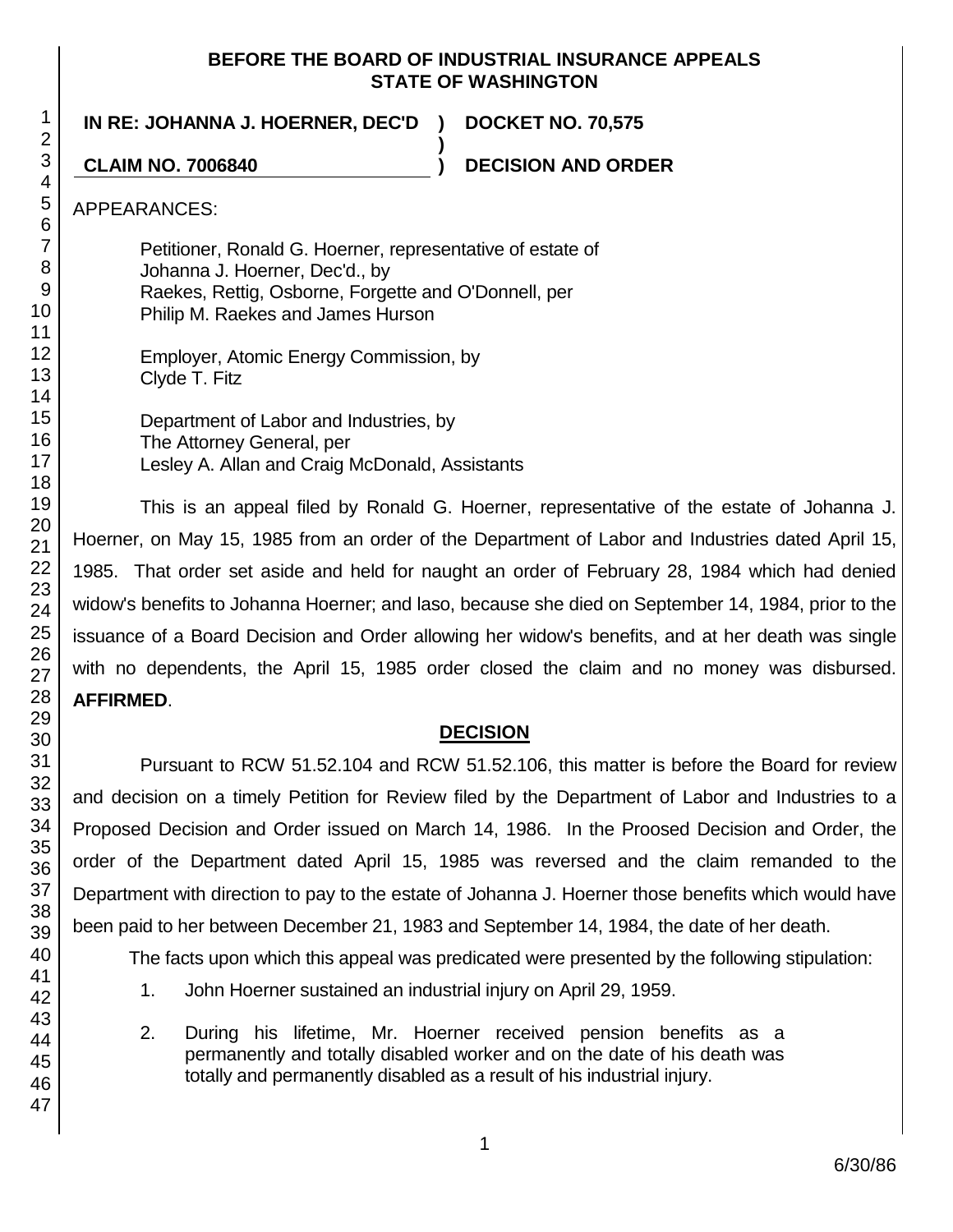- 3. Mr. Hoerner died on December 21, 1983 as a result of suicide. At the time of his death he was survived by his spouse, Johanna J. Hoerner, who timely filed an application for widow's benefits.
- 4. By order of February 28, 1984 the Department of Labor and Industries (the "Department") denied widow's benefits to Mrs. Hoerner pursuant to RCW 51.32.020.
- 5. Mrs. Hoerner timely filed an appeal with the Board of Industrial Insurance Appeals (the "Board") by notice of appeal dated March 16, 1984.
- 6. The case was tried on the basis of stipulated facts and briefs submitted by both parties. Industrial Appeals Judge Steven G. Erwood issued a Proposed Decision and Order dated July 20, 1984. This proposed order concluded:

"The order of the Department of Labor and Industries dated February 28, 1984 denying benefits to the widow-petitioner pursuant to RCW 51.32.020 is incorrect and should be reversed and the claim remanded to the Department of Labor and Industries with instructions to award Johanna Hoerner a widow's pension." Proposed Decision and Order at page 4-5.

- 7. After obtaining a ten day extension to August 20, 1984, the Department timely filed a petition for review of the proposed order issued by Judge Erwood. By order of September 7, 1984, the Board granted the Department's petition for review.
- 8. On September 14, 1984, Mrs. Hoerner died, leaving no dependents.
- 9. On February 15, 1985, the Board issued a final Decision and Order adopting the Findings, Conclusions, and Order of the Proposed Decision and Order of July 20, 1984.
- 10. After further consideration, the Department issued an order on April 15, 1985, which stated, in part:

"Whereas Johanna Hoerner was a single person at the time of death and left no dependents eligible to receive benefits pursuant to the provisions of RCW 51.32.040.

It is therefore ORDERED that the claim be closed as paid."

11. On May 15, 1985 a representative of Mrs. Hoerner's estate timely filed an appeal with this Board. The representative seeks payment of widow's benefits between the date Mr. Hoerner died, December 21, 1983, and the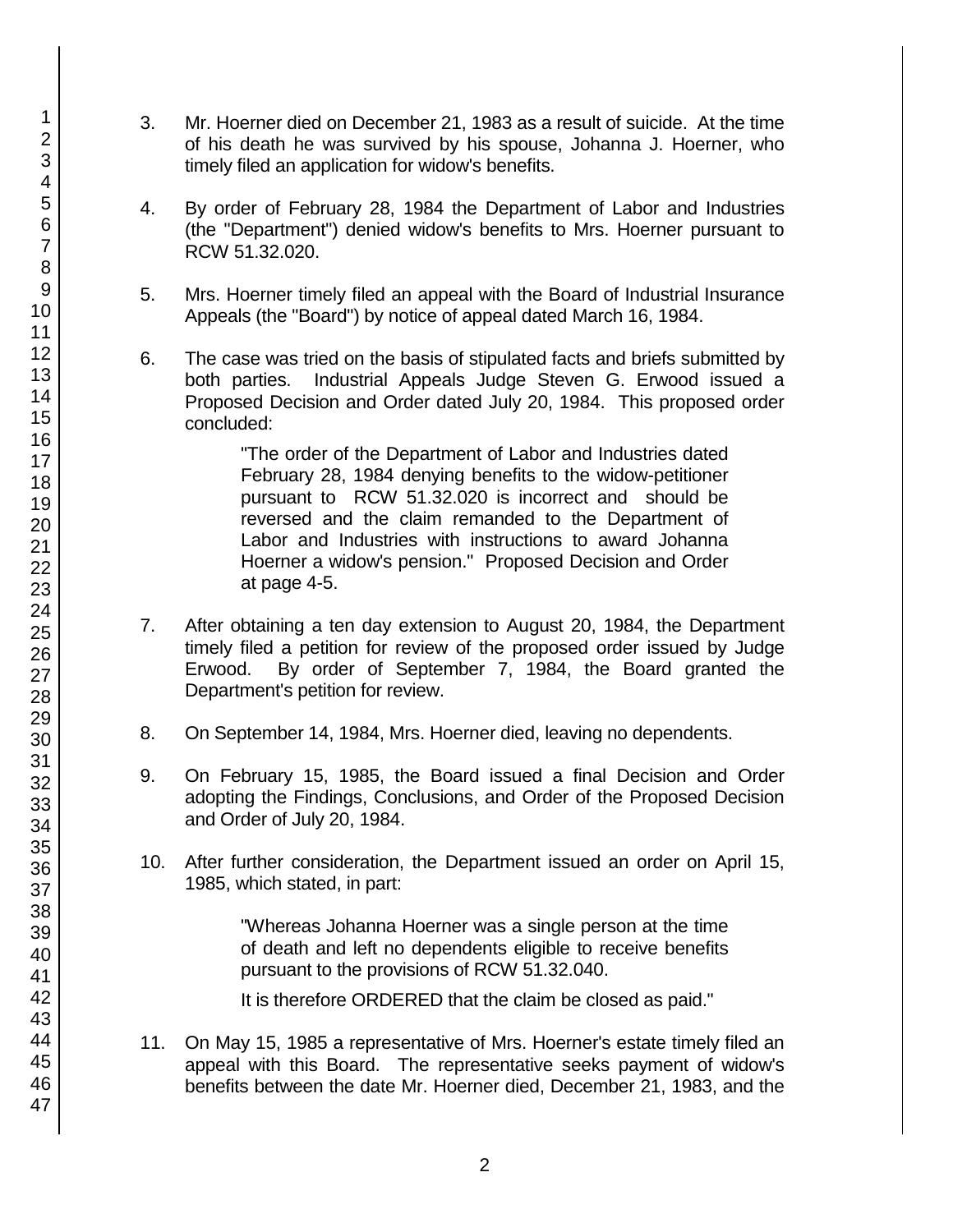date of Mrs. Hoerner's death, September 14, 1984, to be paid into her estate.

The Department order of April 15, 1985 closed this claim pursuant to RCW 51.32.040, which provides, in part:

> "No money paid or payable under this title shall, prior to the issuance and delivery of the check or warrant therefore, be capable of being assigned, charged, or ever be taken in execution or attached or garnished, nor shall the same be passed, or be paid to any other person by operation of law, or by any form of voluntary assignment, or power of attorney. Any such assignment or charge shall be void...

"This statute has repeatedly been interpreted as establishing that the claim of an injured worker who dies during the pendency of his or her claim, and before it has been adjudicated or reduced to judgment, has not survived to his or her personal representative. See e.g., Lutch v. Department of Labor and Industries, 54 Wn.2d 373, 340 P.2d 786 (1959); Curry v. Department of Labor and Industries, 49 Wn.2d 93, 298 P.2d 485 (1956).

In Re Cassel, 63 Wn.2d 751, 388 P.2d 952 (1964), held that RCW 51.32.040 also extinguished the unadjudicated claim of a deceased widow.

At the time of her death, Johanna Hoerner's claim for widow's benefits was unadjudicated. Once this Board receives a timely Petition for Review from a Proposed Decision and Order, it must take affirmative action for final adjudication to occur. Pursuant to RCW 51.52.106 and WAC 263-12-145, that action may consist of denying the Petition for Review within twenty days of its being received by the Board, in which case the Proposed Decision and Order becomes the final order of the Board. If a Petition for Review is not denied by the Board within twenty days from the date it is filed, it shall be deemed granted. In that case, or if the Board acts by granting the Petition for Review within twenty days of its receipt, the Board shall issue a final Decision and Order based upon its review of the record or of any part thereof deemed necessary. **Ibid**; also WAC 263-12-155. Until one of these events occurs, the Proposed Decision and Order is only a recommended decision and is not not a final adjudication.

Having granted the Department's Petition for Review in this case, the final adjudication of Johanna Hoerner's claim for widow's benefits had not occurred at the time of her death.

Because this Board ultimately, after discussion of the legal issue involved, entered its final Decision adopting the Findings, Conclusions and Order of the Proposed Decision and Order, the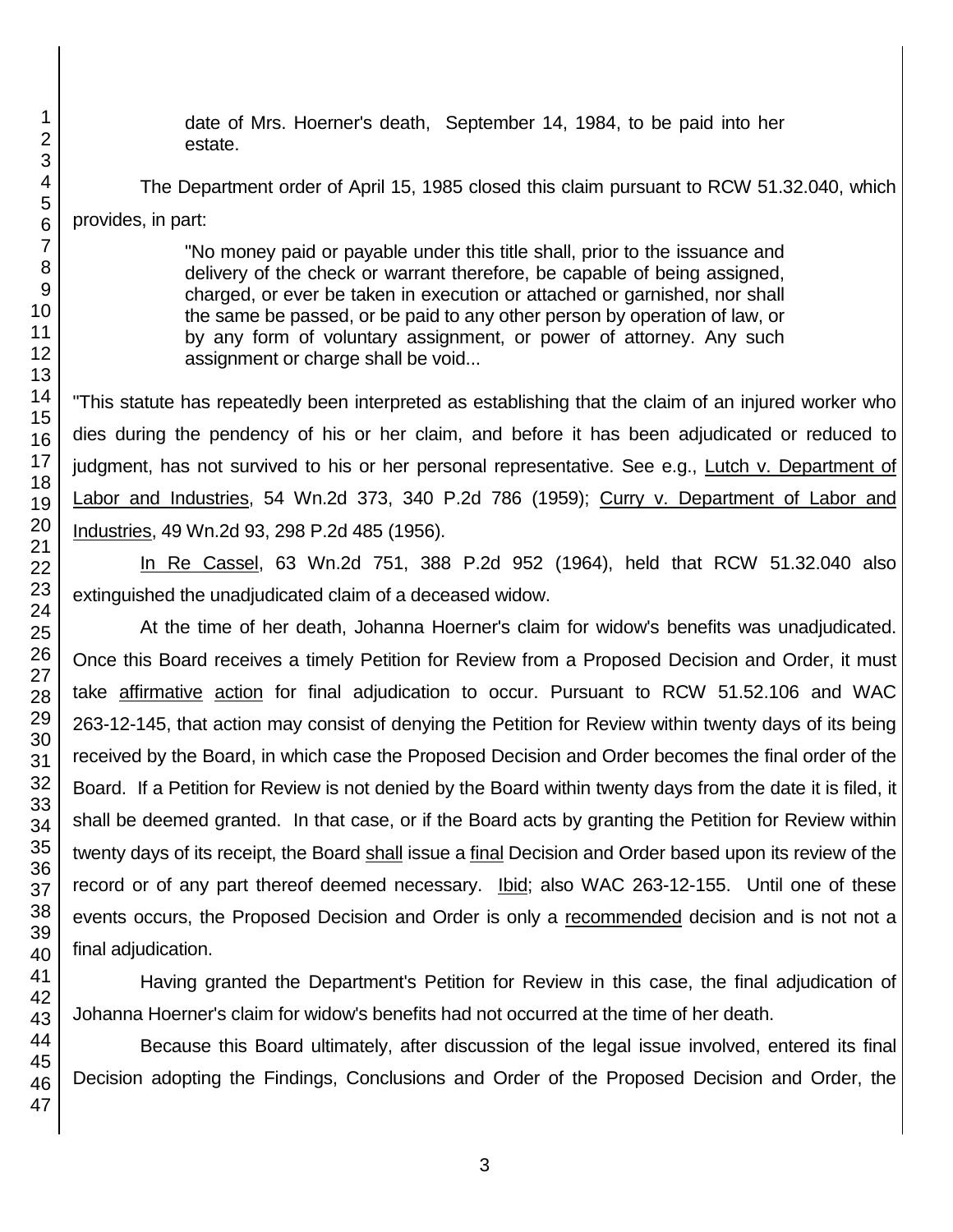estate urges the Board to interpret its final Decision and Order as an order nunc pro tunc, awarding widow's benefits as of July 20, 1984, the date the Proposed Decision and Order was issued. It relies on In Re Cassel, supra.

In that case, the Department of Labor and Industries rejected Mrs. Cassel's claim for widow's benefits. She appealed to this Board, but before hearings were concluded, Mrs. Cassel died. Although the executor of her estate asked to be substituted for further hearing and final determination of the claim, the Board dismissed the claim, based on RCW 51.32.040. On appeal, the estate contended that (1) the Board had a duty to render a decision on the facts before it and enter such decision nunc pro tunc as of the date of the last hearing; and (2) a widow's claim for death benefits survived to her personal representatives. The Supreme Court rejected the latter contention, stating that the widow's claim for benefits did not survive to her personal representative when hearings on the issue were not complete. Regarding the first issue, the court assumed, without deciding, that an administrative tribunal may, without statutory authority, grant the equivalent of judgment nunc pro tunc when the cause at the time of death is "ripe for judgment". The court found, however, that the cause was not "ripe for judgment" because all evidence had not yet been submitted.

Mrs. Hoerner's estate distinguishes the Cassel claim from its own by arguing that, in this case, all of the evidence had been submitted to the Board at the time of Johanna Hoerner's death and, in fact, a Proposed Decision and Order had been entered before the date of death. Thus, it argues, this Board had the power to enter an order nunc pro tunc since the case was "ripe for judgment" when Mrs. Hoerner died.

While it may be that, given that set of circumstances, a Superior Court could enter an order nunc pro tunc in order to equitably avoid abatement of Mrs. Hoerner's claim for widow's benefits, the question before us concerns the authority of this Board to enter such an order.

An administrative tribunal possesses no inherent powers and it may exercise only those powers granted to it by the document which creates it. Tacoma v. Civil Service Board of Tacoma, 6 Wn. App. 600, 494 P.2d 1380 (1972); State v. Higher Education Personnel Board, 16 Wn. App. 642, 558 P.2d 1364 (1976). Neither the statute nor the administrative code which set forth the duties and powers of this Board contain any provision authorizing the entry of an order nunc pro tunc.

To the extent that the statutes and rules regarding procedures in Superior Court are followed in proceedings before this Board, this Board has the same powers as a Superior Court. WAC 263-12-125. However, the authority to enter an order nunc pro tunc in Superior Court in order to avoid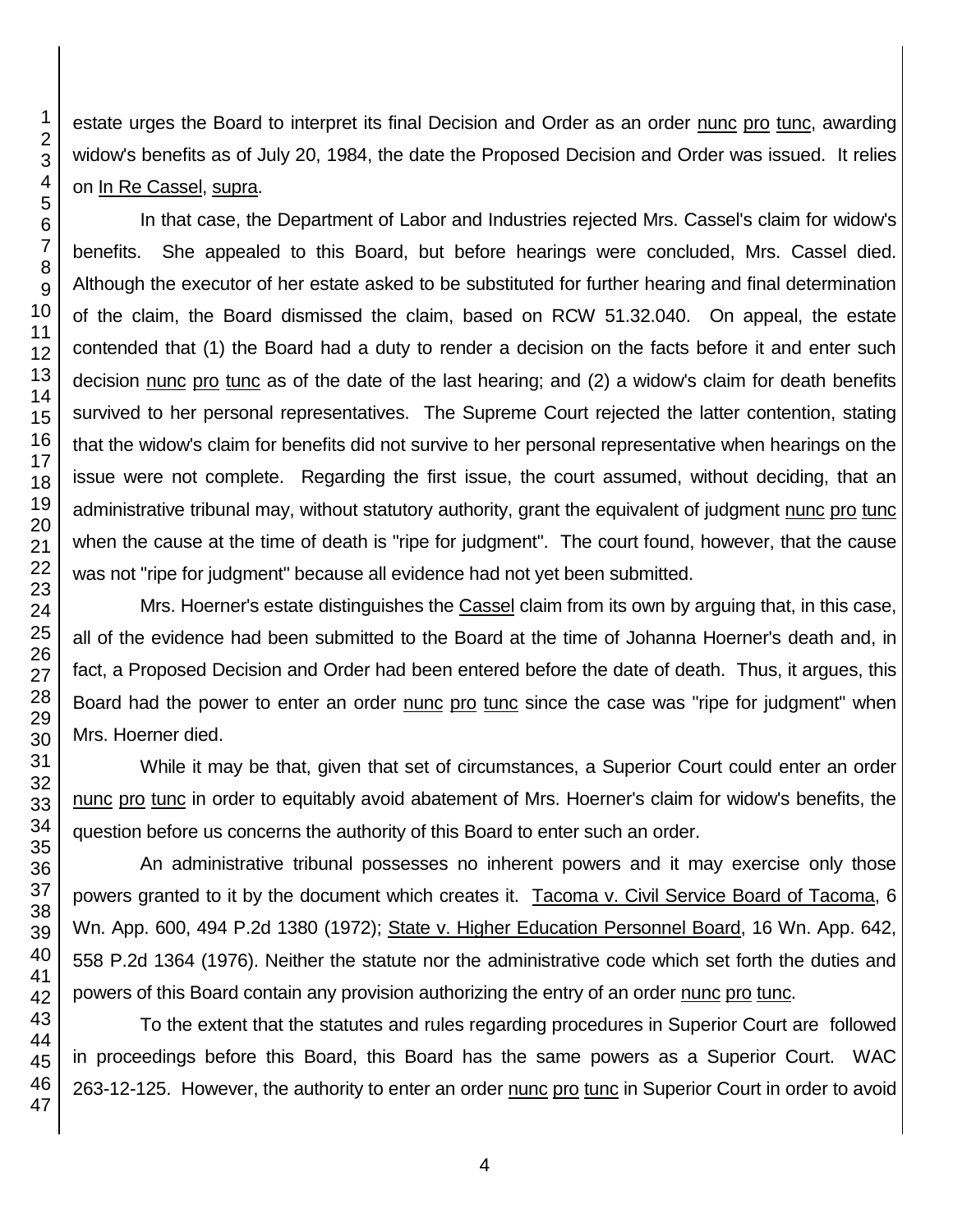abatement is derived from common law, not from statute or court rule. Garrett v. Byerly, 155 Wash. 351 (1930). While that power may be inherent in the Superior Courts, it is not inherent in this Board. No statute or rule can be found which gives the Board the power to enter an order nunc pro tunc.

Thus, we conclude that we must affirm the Department's April 15, 1985 order.

# **FINDINGS OF FACT**

1. On August 4, 1959, the Department of Labor and Industries received a report of accident alleging that John Hoerner sustained an injury on April 29, 1959, while in the course of his employment with George A. Grant, Inc.. The claim was ultimately allowed and on April 22, 1970, the Board of Industrial Insurance Appeals issued an order adopting a Proposed Decision and Order remanding the case to the Department with orders to place Mr. Hoerner on the pension rolls as a totally and permanently disabled worker. The Department subsequently issued an order pursuant to the Board order of April 22, 1970, placing the claimant on the pension rolls.

On December 21, 1983, John Hoerner died as a result of suicide. On January 5, 1984, a claim for widow's benefits was filed with the Department by the widow-petitioner, Johanna Hoerner. On February 28, 1984, the Department issued an order denying benefits for the spouse, pursuant to RCW 51.32.020, because John Hoerner died as a result of suicide. On March 19, 1984 a notice of appeal by the widow-petitioner was filed with this Board. On April 10, 1984, the Board issued an order granting the appeal, assigning it Claim No. 7006840, and directing that proceedings be held. On February 15, 1985, the Board issued a final Decision and Order which, after discussing the legal issue presented, adopted the Findings, Conclusions, and Order of a Proposed Decision and Order of July 20, 1984, thereby reversing the Department order of February 28, 1984 and remanding the claim to the Department with instructions to award Johanna Hoerner a widow's pension.

On April 15, 1985, the Department issued an order stating that, pursuant to the order of the Board dated February 15, 1985, the Department order of February 28, 1984 was set aside and held for naught. It also provided that because Johanna Hoerner, the surviving spouse of John Hoerner, died on September 14, 1984, and because she was a single person at the time of her death and left no dependents eligible to receive benefits pursuant to RCW 51.32.040, that the claim be closed as paid. On May 15, 1985, a notice of appeal was filed by the personal representative of the estate of Johanna Hoerner from the Department order of April 15, 1985. On June 14, 1985, the Board issued an order granting the appeal, assigning it Docket No. 70,575 and directing that proceedings be held.

- 2. On April 29, 1959, the claimant, John Hoerner, injured himself while in the course of his employment with George Grant, Inc.
- 1 2 3 4 5 6 7 8 9 10 11 12 13 14 15 16 17 18 19 20 21 22 23 24 25 26 27 28 29 30 31 32 33 34 35 36 37 38 39 40 41 42 43 44 45 46 47